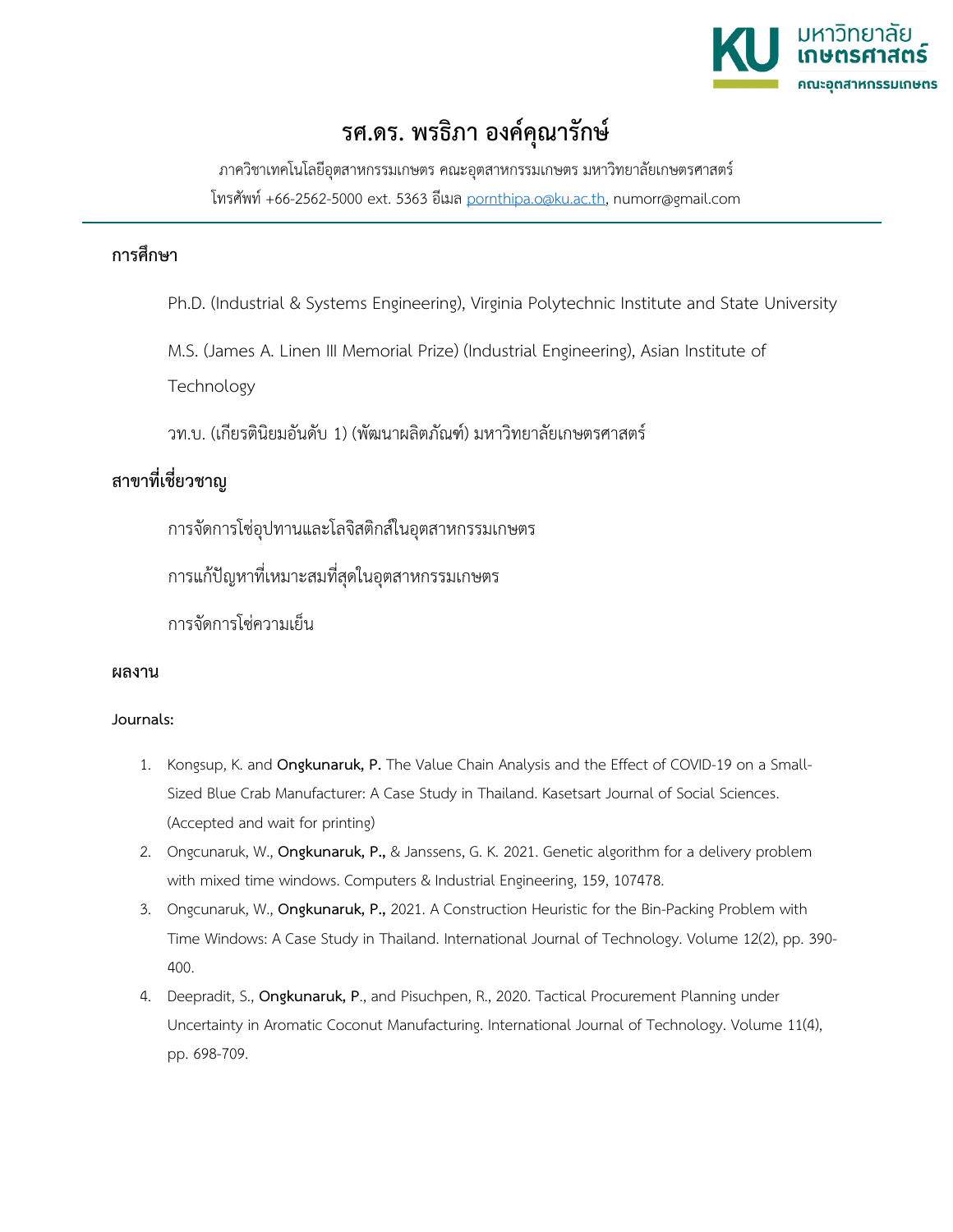

- 5. Deepradit, S., **Ongkunaruk, P**., and Pisuchpen, R., 2020. The Study of Forecasting Techniques for Aromatic Coconut Monthly Prices Using Individual and Hierarchical Forecasting. TJOR, Volume 8(2), 15-26.
- 6. Pradita, S.P**.**, **Ongkunaruk, P**., and Leingpibul, T.D., 2020. The Use of Supply Chain Risk Management Process (SCRMP) in Third-Party Logistics Industry: A Case Study in Indonesia, Industria: 9(1): 1-10.
- 7. Pradita, S.P**.**, **Ongkunaruk, P**., and Leingpibul, T.D., 2020. Utilizing an Intervention Forecasting Approach to Improve Reefer Container Demand Forecasting Accuracy: A Case Study in Indonesia. International Journal of Technology. Volume 11(1): 144-154 [\(http://ijtech.eng.ui.ac.id/article/view/3220\)](http://ijtech.eng.ui.ac.id/article/view/3220)
- 8. Chaitangjit, P., and **Ongkunaruk, P.** 2019. The study of cold storage and temperature controlled transportation: A case study of a chain restaurant in Thailand. Pamukkale Üniversitesi Mühendislik Bilimleri Dergisi, 25 (9), 1014-1019. Retrieved from <https://dergipark.org.tr/tr/pub/pajes/issue/51128/668152>
- 9. Pisuchpen, R. and **Ongkunaruk, P.**, 2019. Importance-performance analysis for improving patient services in a cardiology department in a Thai government hospital, Walailak Procedia 2019; 2019(1): IC4IR.77
- 10. Jareonkitpoolpol, A., **Ongkunaruk, P.**, and G. K. Janssens. 2018. Determination of the optimal blending problem of organic chemical fertilizer under uncertainty. Soil Use and Management, 34: 449- 460 เผยแพร่ออนไลน์ที่https://onlinelibrary.wiley.com/doi/10.1111/sum.12449 ของ Wiley Online Library
- 11. Worranoot Bunchalieo, **Pornthipa Ongkunaruk**\*, Thanit Puthpongsiriporn, 2018. Enhancing the service quality of a Japanese restaurant by importance-satisfaction analysis, ITMSoc Transactions on Innovation and Business Engineering (ITMSOC-IBE), Vol. 3(1): 22-29.
- 12. Prasertwattanakul, Y. and **Ongkunaruk, P**. 2018. The analysis of a vertically integrated organic rice company: a case study in Thailand. International Food Research Journal, 25(2): 481-486.
- 13. Y. Chen, M.I.M. Wahab, **Ongkunaruk, P.** 2016. A joint replenishment problem considering multiple trucks with shipment and resource constraints. Computers and Operations Research 74: 53-63.
- 14. **Ongkunaruk, P.**, M.I.M. Wahab, Y. Chen, 2016. A genetic algorithm for a joint replenishment problem with resource and shipment constraints and defective items, Int. J. Production Economics 175: 142– 152.
- 15. Pisuchpen, R., **Ongkunaruk, P.** 2016. Simulation for production line balancing of a large-sized frozen chicken manufacturer. Actual Problems of Economics, 177(3): 397-406.
- 16. Chueprasert, M., **Ongkunaruk, P.** and Ongcunaruk, W. 2016. The study of business process and decision support of raw milk blending for a collecting centre in Thailand. International Food Research Journal, 23(3): 1233-1238.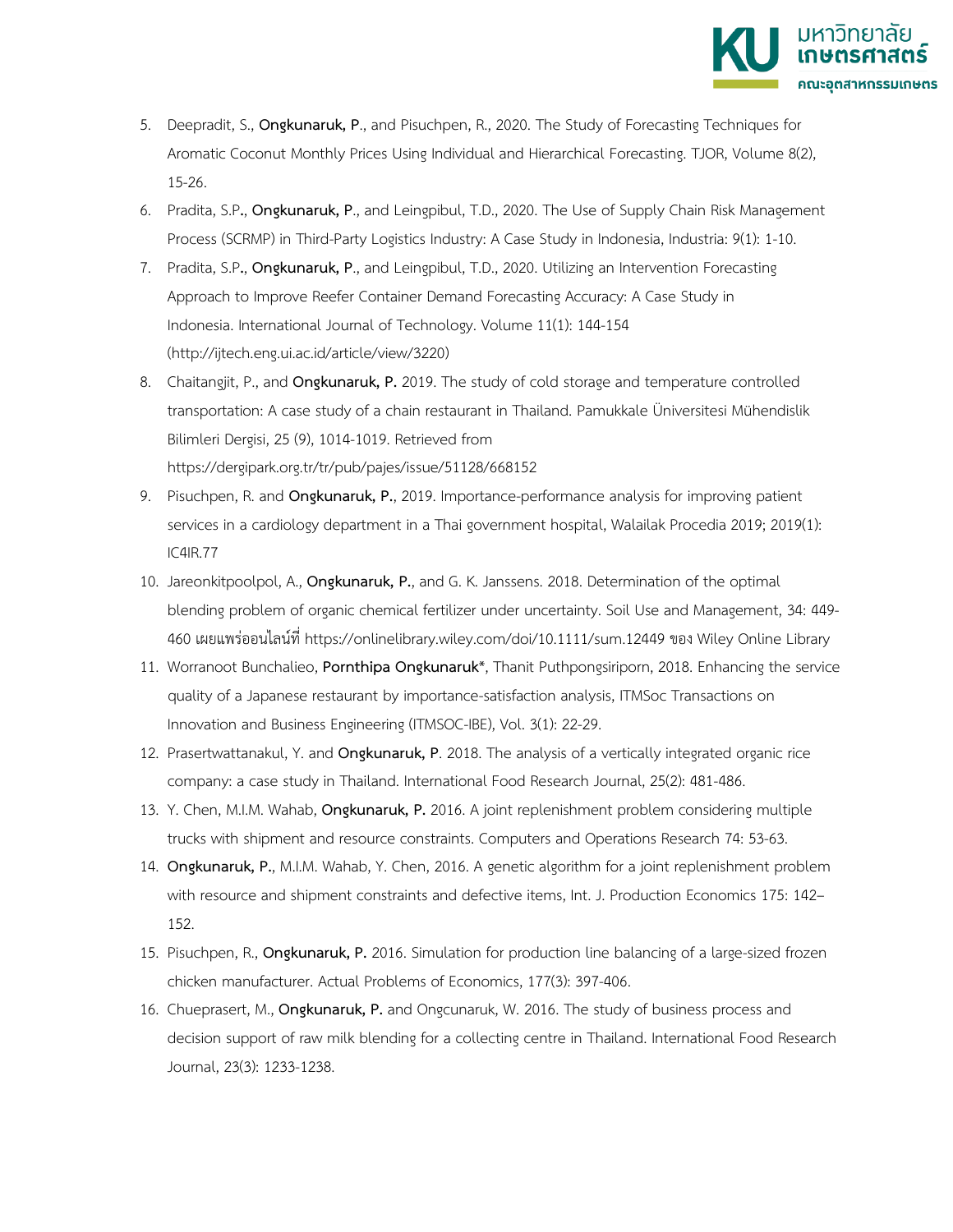

- 17. Vorapai, P. and **Ongkunaruk, P.**. 2016. Geographical indication rice supply chain risk management for a community enterprise. KnE Life Sciences 3: 124-128.
- 18. Khamphinit, T. and **Ongkunaruk, P.** 2016. Combining qualitative and time series forecasting to increase the forecasting accuracy for instant noodle sales in Thailand. KnE Life Sciences 3: 148-152.
- 19. Prasertwattanakul, Y. and **Ongkunaruk, P.** 2016. The improvement of a Thai organic rice supply chain: a case study of a community enterprise. KnE Life Sciences 3: 174-178.
- 20. Chueprasert, M. and **Ongkunaruk, P.** 2015. Productivity Improvement Based Line Balancing: A Case Study of Pasteurized Milk Manufacturer. International Food Research Journal, 22(6): 2313-2317.
- 21. **Ongkunaruk, P.** and Ongcunaruk, W. 2015. Coconut sap pickup problem with time windows: a case study. International Food Research Journal 22(5): 2088-2092.
- 22. **Ongkunaruk, P.** 2015. Business process analysis and improvement for a raw milk collection centre in Thailand, Agriculture and Agricultural Science Procedia 3: 35 – 39
- 23. Kessuvan, A. and **Ongkunaruk, P.** 2014. Quality and Safety Aspects in HORECA Supply Chain, American-Eurasian Journal of Sustainable Agriculture, 8(10): 9-15.
- 24. Ongcunaruk, W. and **Ongkunaruk, P.** 2014. A Strategic Warehouse Decision: a Case Study for a Thai Exporter in the US, American-Eurasian Journal of Sustainable Agriculture, 8(10): 1-8.
- 25. **Ongkunaruk, P.** and Wongsatit, W. 2014**.** [An ECRS-Based Line Balancing Concept: A Case Study of a](http://www.emeraldinsight.com/journals.htm?issn=1463-7154&volume=20&issue=5&articleid=17114631&show=pdf&PHPSESSID=106rm2qg36mds86pau10j240k2)  [Frozen Chicken](http://www.emeraldinsight.com/journals.htm?issn=1463-7154&volume=20&issue=5&articleid=17114631&show=pdf&PHPSESSID=106rm2qg36mds86pau10j240k2) Producer, *Business Process Management Journal*, Vol.20 (5) pp. 678-692
- 26. S. Paul, M.I.M. Wahab, **Ongkunaruk, P.** 2014. Joint replenishment with imperfect items and price discount, Computers & Industrial Engineering, Vol. 74, pp. 179–185.
- 27. Doungpattra, N., Jarupan, L., **Ongkunaruk, P.** 2012. Simulation for Transport Pallet Cost Reduction in Pet Food Manufacturing: An Empirical Case Study, *Packaging Technology and Science*, [Vol. 25,](http://onlinelibrary.wiley.com/doi/10.1002/pts.v25.6/issuetoc) No. [6,](http://onlinelibrary.wiley.com/doi/10.1002/pts.v25.6/issuetoc) pp. 311–319.
- 28. **Ongkunaruk, P.** and Piyakarn, C. 2011. Logistics Cost Structure for Mangosteen Farmers in Thailand, *System Engineering Procedia.* Vol 2. pp. 40-48.
- 29. Wahab, M.I.M. Mamuny, S.M.H. **Ongkunaruk**, **P.** 2011. EOQ models for a coordinated two-level international supply chain considering imperfect items and environmental impact. *International Journal of Production Economics* Vol. 134, No.12. pp. 151-158.
- 30. **Ongkunaruk, P.** 2008. The Asymptotic Worst-Case Ratio of the Bin Packing Problem by Maximum Occupied Space Technique. *Industrial Engineering & Management Systems.* Vol. 7, No. 2. pp. 126-132.
- 31. พรธิภา องค์คุณารักษ์, สุรพล ชาญพิทยานุกูลกิจ, "การพัฒนาโปรแกรมฐานข้อมูลเพื่อช่วยในก บริหารจัดการสินค้าคง คลัง ", วารสารการขนส่งและโลจิสติกส์ (ThaiVCML Journal), กันยายน 2009, หน้า 58-61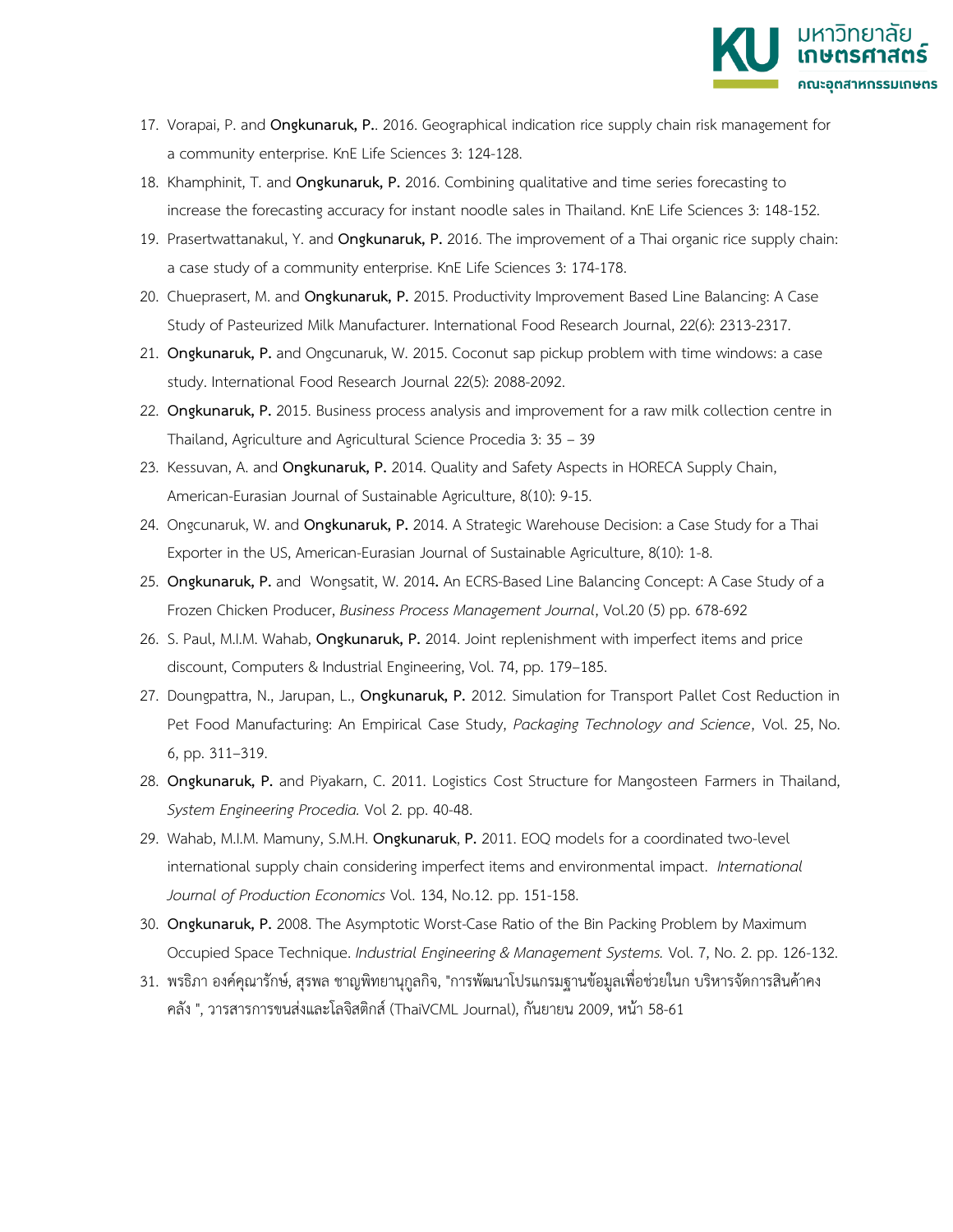

#### **Proceedings:**

- 1. Monchan, J. and **Ongkunaruk, P.** 2021. The Analysis of A Chicken-Based Pet Food Supply Chain: A Case Study of Thailand, 2021 IEEE 8th International Conference on Industrial Engineering and Applications (ICIEA 2021) 406-410.
- 2. Panitsettakorn, W. and **Ongkunaruk, P.** 2021. The Improvement of Supply Chain Agility during Covid-19: a Case Study of Alcohol Sanitizer in Thailand, 2021 IEEE 8th International Conference on Industrial Engineering and Applications (ICIEA 2021) 417-421.
- 3. Sarachainantakul, C. and **Ongkunaruk, P.** 2021. The Study of a Canned Pet Food Supply Chain in Thailand, 2021 IEEE 8th International Conference on Industrial Engineering and Applications (ICIEA 2021) 426-431.
- 4. Ngamjarussrivichai, P., Panitsettakorn, W., Wilairatana, P., **Ongkunaruk, P.**, Tsutomu, K. 2020. Designing a Social Commerce Diagnosis Techniques Based on Earned Value Management: Case Study of Thai Cosmetics Manufacturing Company. Proceedings - 2020 9th International Congress on Advanced Applied Informatics, IIAI-AAI 2020, 677–682.
- 5. Neisyafitri, R. J. and **Ongkunaruk, P.** 2020. The analysis of a chilled beef supply chain for developing strategic improvement, *IOP Conf. Ser.: Mater. Sci. Eng.* 773 012004
- 6. Srilarp, J. and **Ongkunaruk, P.** 2020. The study of a small-sized Thai chili paste supply chain, *IOP Conf. Ser.: Mater. Sci. Eng.* 773 012014
- 7. Poochinya, P. and **Ongkunaruk, P.** 2020. The improvement of the high value-added supply chain: a cordyceps beverage case study, IOP Conf. Ser.: Mater. Sci. Eng. 773 012016
- 8. Chaitanoo, N., **Ongkunaruk, P.** and Leingpibul, D. 2020. The use of physical simulation to evaluate thermal properties of food containers in cold chain logistics, *IOP Conf. Ser.: Mater. Sci. Eng.* 773 012018
- 9. S P Pradita and **Ongkunaruk, P.** 2019. Business Process Analysis and Improvement for a Third Party Logistics Provider in Indonesian Cold Chain Logistics. IOP Conf. Ser.: Mater. Sci. Eng. 526 1-5
- 10. Tangkham, K. and **Ongkunaruk, P.** 2019. Business Process Analysis for a Container Depot Service Provider in Thailand, 2019 International Conference on Engineering, Science, and Industrial Applications (ICESI), Japan 22- Aug 24, 2019
- 11. Limmahakun, N., **Ongkunaruk, P.**, Puthpongsiriporn, T. 2018. Analysis of Software Implementation in a Thai Restaurant with Food Delivery, 16th International Logistics and Supply Chain Congress, Denizli, Turkey. 151-158.
- 12. **Ongkunaruk, P.** and Janssens, G.K. 2018. Machine Replacement Scenario Analysis: a Case Study of Food Industry, 16th International Logistics and Supply Chain Congress, Denizli, Turkey. 128-135.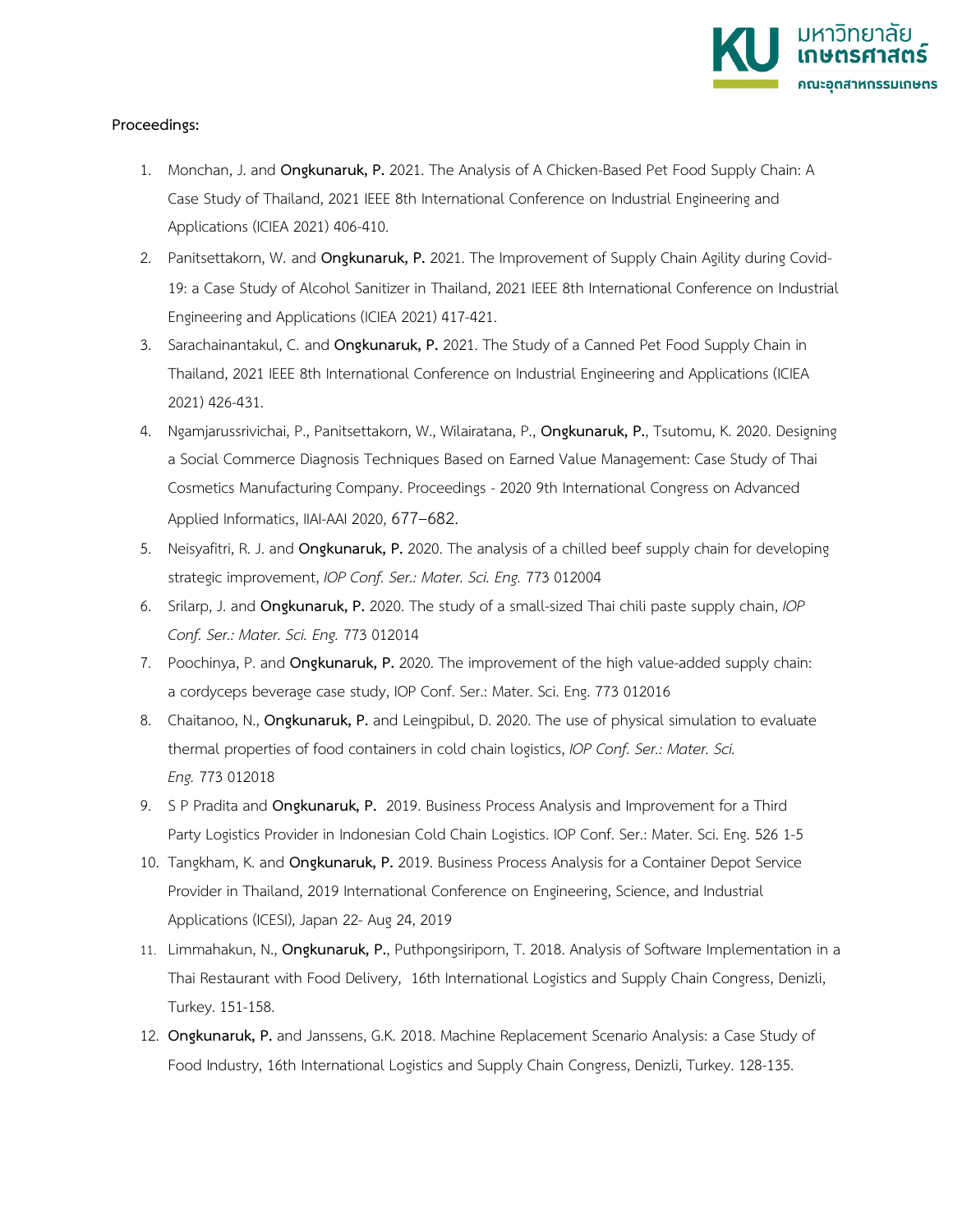

- 13. ศิรประภา ดีประดิษฐ์, รุ่งรัตน์ ภิสัชเพ็ญ, & พรธิภา องค์คุณารักษ์. (2561). การวางแผนการเก็บเกี่ยวที่เหมาะสมของ อุตสาหกรรมมะพร้าวน้ำหอมโดยพิจารณาช่วงอายุการเก็บเกี่ยวที่เหมาะสม. ประชุมวิชาการสถิติประยุกต์และเทคโนโลยี สารสนเทศระดับชาติ, 193 – 202.
- 14. Deepradit, S., Pisuchpen, R., and **Ongkunaruk, P.** 2017. The harvest planning of aromatic coconut by using Monte Carlo simulation 4th International Conference on Industrial Engineering and Applications, ICIEA 2017, Nagoya, Japan, 116-120.
- 15. Rattanawong, A., and **Ongkunaruk, P.** 2018. Reduce Loss during Transportation: A Case Study of Fresh Vegetables in Thailand. KnE Life Sciences, 4(2), 253-260. https://doi.org/10.18502/kls.v4i2.1679
- 16. Yupensuk, W., and Ongkunaruk, P. 2018. Business Process Analysis: A case of Primary Shrimp Processor. KnE Life Sciences, 4(2), 162-169.<https://doi.org/10.18502/kls.v4i2.1668>
- 17. Pisuchpen, R. and **Ongkunaruk, P.** 2016. Delivery Time Reduction of ATM Cash Delivery Using Mixed Integer Programing and Simulation, the International Conference on Innovation, Management, and Logistics (ICIML2016), 2 – 4 March 2016, Wellington, New Zealand. pp.259-267.
- 18. Khamphinit, T. and **Ongkunaruk, P.**2015. Combining Qualitative and Time Series Forecasting to Increase the Forecasting Accuracy for Instant Noodle Sales in Thailand. 2015. International Conference on Agro-Industry (ICoA 2015), 7-9 November, 2015, Matsuyama, Japan. pp. 1-5
- 19. Prasertwattanakul, Y. and **Ongkunaruk, P.** 2015. The Improvement of a Thai Organic Rice Supply Chain: A Case Study of a Community Enterprise. International Conference on Agro-Industry (ICoA 2015), 7-9 November, 2015, Matsuyama, Japan. pp. 156-160.
- 20. Vorapai, P. and **Ongkunaruk, P.** 2015. Geographical Indication Rice Supply Chain Risk Management for a Community Enterprise. International Conference on Agro-Industry (ICoA 2015), 7-9 November, 2015, Matsuyama, Japan.pp.146-150.
- 21. Pisuchpen, R. and **Ongkunaruk, P.** 2015. Simulation for Production Line Balancing of a Large-Sized Frozen Chicken Manufacturer 2nd International Conference on "Trends in Multidisciplinary Business and Economic Research" (TMBER-2015), 25-26 March 2015, Bangkok, Thailand.
- 22. Jareonkitpoolpol , A. and **Ongkunaruk, P.** 2015. Organic Chemical Fertilizer Blending Optimization Considering Nutrient Degradation and Uncertainty 2nd International Conference on "Trends in Multidisciplinary Business and Economic Research" (TMBER-2015), 25-26 March 2015, Bangkok, Thailand.
- 23. Tanawatpaiboon, C. and **Ongkunaruk, P.** 2015. Distribution Strategy for an Organic-Chemical Fertilizer Industry in Kalasin. 2nd International Conference on "Trends in Multidisciplinary Business and Economic Research" (TMBER-2015), 25-26 March 2015, Bangkok, Thailand.
- 24. **Ongkunaruk, P.** 2014. Business process analysis and improvement for a raw milk collection centre in Thailand, The 2014 International Conference on Agro-industry (ICoA): Competitive and sustainable Agro-industry for Human Welfare, 24-25 November, 2014, Yogyakarta, Indonesia.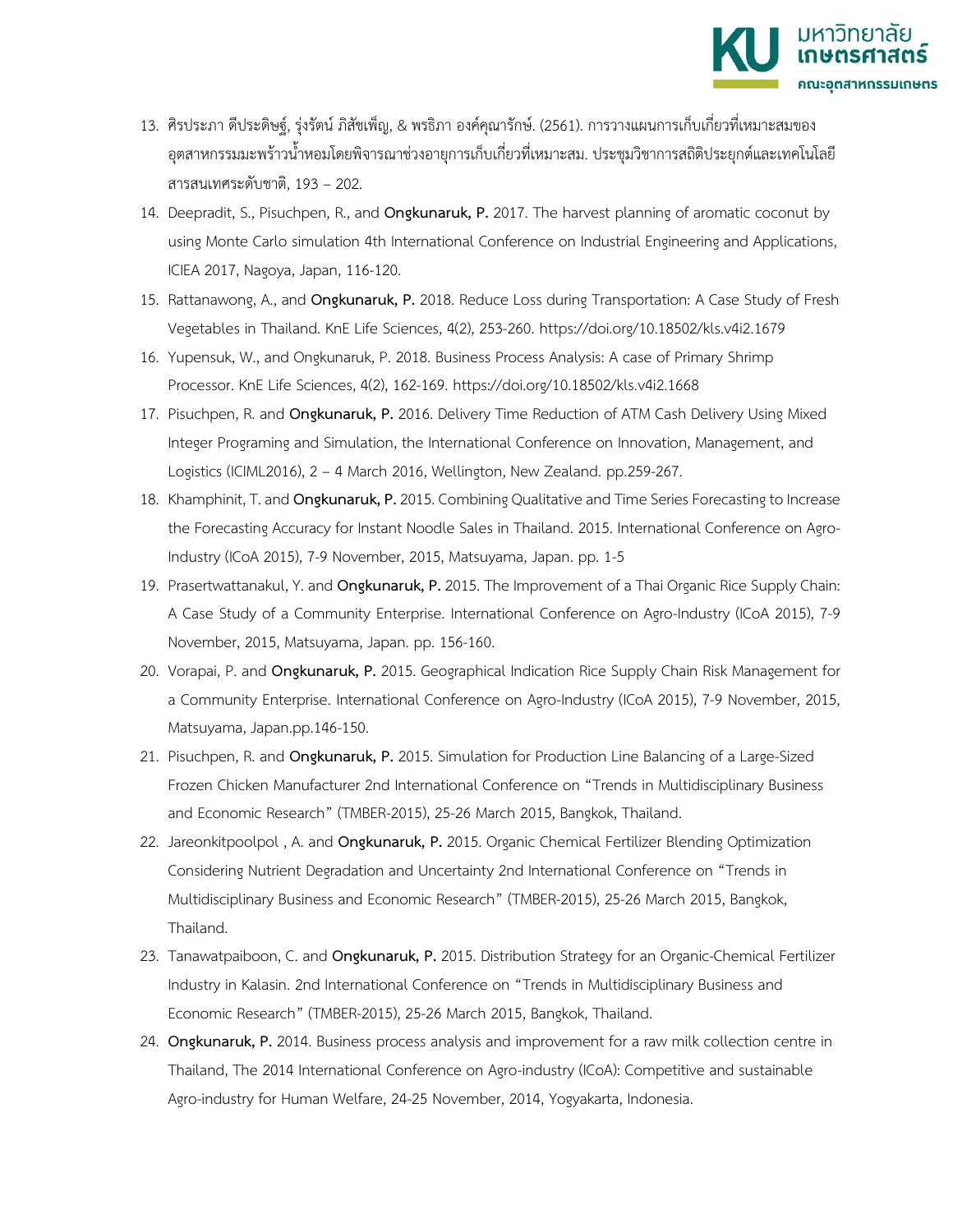

- 25. Kessuvan, A. and **Ongkunaruk, P.** 2014. Quality and Safety Aspects in HORECA Supply Chain, 2014 International Conference on Aquaculture, Agro Business Industry and Agritourism (iCAAA 2014), Krabi, 26-27 September, 2014.
- 26. Ongcunaruk, W. and **Ongkunaruk, P.** 2014. A Strategic Warehouse Decision: a Case Study for a Thai Exporter in the US, 2014 International Conference on Aquaculture, Agro Business Industry and Agritourism (iCAAA 2014), Krabi, 26-27 September, 2014.
- 27. Poonpan, P. and **Ongkunaruk, P.** 2014. Best Practices for Thai Farmers to Improve Coconut Sap Quality Using Experimental Design, The 2014 International conference on Economics and Management (ICEM2014), Guangzhou, China, 3-5 Jan. 2014, pp.138-142.
- 28. Kanjanarat, C. and **Ongkunaruk, P.** 2014. Using Integer Programming Optimization for Aromatic Coconut Supply Planning: A Case Study of a Thai Manufacturer, 2014 International conference on Economics and Management (ICEM2014), Guangzhou, China, 3-5 Jan. 2014, pp.560-564.
- 29. Suwansuksamran, S. and **Ongkunaruk, P.** 2013. A Mixed Integer Programming for a Vehicle Routing Problem with Time Windows: a Case Study of a Thai Seasoning Company, the fourth international conference on Engineering, Project and Production Management (EPPM 2013), Bangkok, Thailand, pp. 861-870.
- 30. **Ongkunaruk, P.** and Jeenanunta, C. 2013. A Location Routing Problem: the Case of Distribution Center in the US, the fourth international conference on Engineering, Project and Production Management (EPPM 2013), Bangkok, Thailand, pp.440-449.
- 31. **Ongkunaruk, P.** and Kessuvan, A. 2013. A Study of Large Scale Food Services Best Practices in Thailand: a Case Study of HORECAs, the 10th IEEE International Conference on Service Systems and Service Management (ICSSSM13), Hong Kong, pp. 831-836.
- 32. Ongarj, L. and **Ongkunaruk, P.** 2013. An Integer Programming for a Bin Packing Problem with Time Windows: a Case Study of a Thai Seasoning Company, the 10th IEEE International Conference on Service Systems and Service Management (ICSSSM13), Hong Kong, pp. 826-830.
- 33. Kessuvan, A. and **Ongkunaruk, P.** 2013. HORECA Supply Chain in the Quality and Safety Aspects, The 15th FOOD INNOVATION ASIA CONFERENCE 2013, Bangkok, Thailand
- 34. **Ongkunaruk, P.** and Usri, K. (2012), The Analysis of Logistics Cost for Mangosteen Collectors in the Eastern Thailand, International Conference on IML 2012, Ubonratchathani, Thailand.
- 35. **Ongkunaruk, P.** and Sribuatong, W. 2012. A Classification of (s, S) Inventory Policy for Seasonal Demand: a Case Study of a Thai Restaurant, *The 7th International Congress on Logistics and SCM Systems,* Seouls, Korea.
- 36. Paul, S., Wahab, M.I.M., and **Ongkunaruk, P.** 2012. An EOQ model for deteriorating items with a two– level market and stock dependent selling rate, *The 7th International Congress on Logistics and SCM Systems,* Seouls, Korea.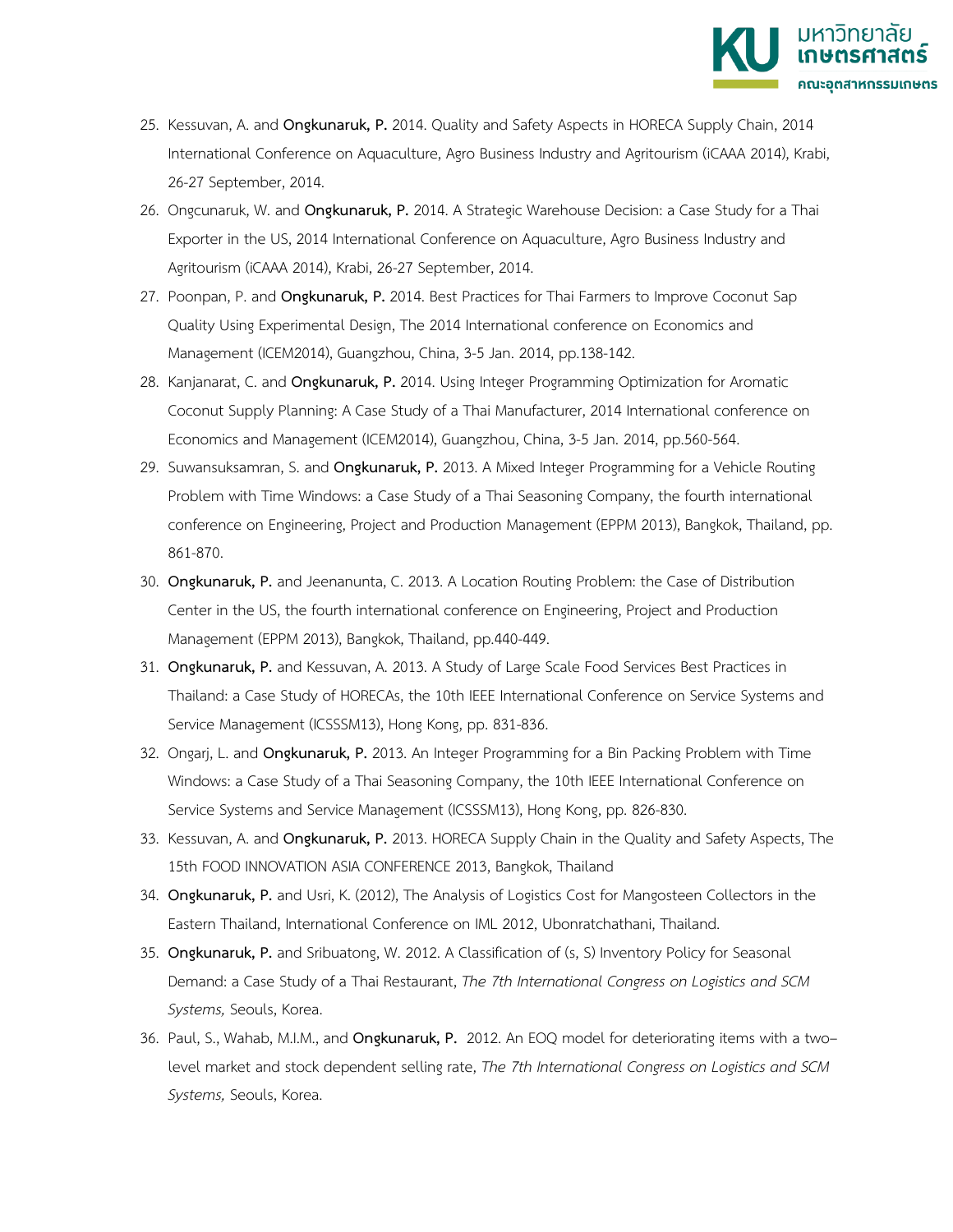

- 37. **Ongkunaruk, P.** and Prawat, R. 2011. Inventory Management in Canned Sweet Corn Kernel Industry, *Flexible Automation and Intelligent Manufacturing, FAIM2011*, Taichung, Taiwan.
- 38. **Ongkunaruk, P.** and Piyakarn, C. 2011. Logistics Cost Structure for Mangosteen Farmers in Thailand, *International Conference on Engineering and Risk Management*, Hunan, China.
- 39. **Ongkunaruk, P.** 2008. Waste Reduction by Monte Carlo Simulation: A Case Study in Textile Industry. *Proceedings of the 38th Computer and Industrial Engineering Conference 2008*, Beijing, China. pp. 727-734.
- 40. **Ongkunaruk, P.** and Tanomphetsanga, T. 2008. A Case Study of Aggregate Forecasting and Inventory management in Thailand, *The 4th International Congress on Logistics and SCM Systems*, Bangkok, Thailand. pp. 141-148.
- 41. **Ongkunaruk, P.** 2006. The Asymptotic Worst-Case Ratio of the Bin Packing Problem by Maximum Occupied Space Technique. *Proceedings of the 7th Asia Pacific Industrial Engineering and Management Systems Conference 2006,* Bangkok, Thailand. pp. 191-197.
- 42. อรพรรณ ศรีแสง, รวิพิมพ์ฉวีสุข, ระวี สุวรรณเดโชไชย และ **พรธิภา องค์คุณารักษ์.** 2553. การ วิเคราะห์ต้นทุนการผลิตและต้นทุนโลจิสติกส์ของการเลี้ยงกุ้งขาวในประเทศไทย ใน รายงานการ ประชุมวิชาการมหาวิทยาลัยเกษตรศาสตร์ครั้งที่ 48 (สาขาอุตสาหกรรมเกษตร). มหาวิทยาลัยเกษตรศาสตร์, กรุงเทพฯ. *แหล่งทุน สกอ. และ สกว.*
- 43. พรรณวิภา พุฒิภาษ และ **พรธิภา องค์คุณารักษ์**การจัดการวัตถุดิบคงคลังประเภทสารเคมีที่ใช้ในโรงงานฟอก-ย้อมสิ่ง ทอ การประชุมวิชาการด้านการวิจัยดำเนินงานแห่งชาติ ประจำปี 2554
- 44. ปีย์วรา พรหมอักษร และ **พรธิภา องค์คุณารักษ์**2554 การศึกษาบทบาทของตัวกลางในโซ่อุปทานพริกในประเทศไทย การประชุมวิชาการด้านการพัฒนาการดำเนินงานทางอุตสาหกรรมแห่งชาติ ครั้งที่ 2 (CIOD 2011) 11 พฤษภาคม 2554
- 45. วันเพ็ญ สุมนานุสรณ์ และ **พรธิภา องค์คุณารักษ์**2554 การศึกษารูปแบบการดำเนินงานของเกษตรกรผู้ปลูกผักสำหรับ การจัดหาผักสดของร้านอาหาร การประชุมวิชาการด้านการพัฒนาการดำเนินงานทางอุตสาหกรรมแห่งชาติ ครั้งที่ 2 (CIOD 2011)

#### **บทความ:**

- 1. **นิลวรรณ ไชยทนุ พรธิภา องค์คุณารักษ์ทวีพันธ์ เลียงพิบูลย์.** 2563. การจำลองสถานการณ์ทางกายภาพในการ ประเมินคุณสบัติการถ่ายเทความร้อนของกล่องบรรจุภัณฑ์อาหารสำหรับโลจิสติกส์แบบควบคุมอุณหภูมิ**นิตยสาร Food Focus Thailand** ฉบับที่ 172: 78-82.
- 2. **พัณณิตา ชัยตั้งจิต พรธิภา องค์คุณารักษ์.** 2563. การศึกษาห้องเก็บความเย็นและการขนส่งควบคุมอุณหภูมิ: กรณีศึกษาเชนร้านอาหารของประเทศไทย **นิตยสาร Food Focus Thailand** ฉบับที่ 173: 50-59.
- **3. อนัญญา รัตนวงศ์พรธิภา องค์คุณารักษ์.** 2563. การวิเคราะห์อุณหภูมิและสาเหตุความเสียหายในผักอินทรีย์ระหว่าง การขนส่งจากฟาร์มผักอินทรีย์ไปยังโรงบรรจุ **นิตยสาร Food Focus Thailand** ฉบับที่ 173: 60-65.
- **4. พรธิภา องค์คุณารักษ์.** 2559. การจัดการสินค้าคงคลังเบื้องต้น **นิตยสาร Food Focus Thailand** ฉบับที่ 120: 61- 63.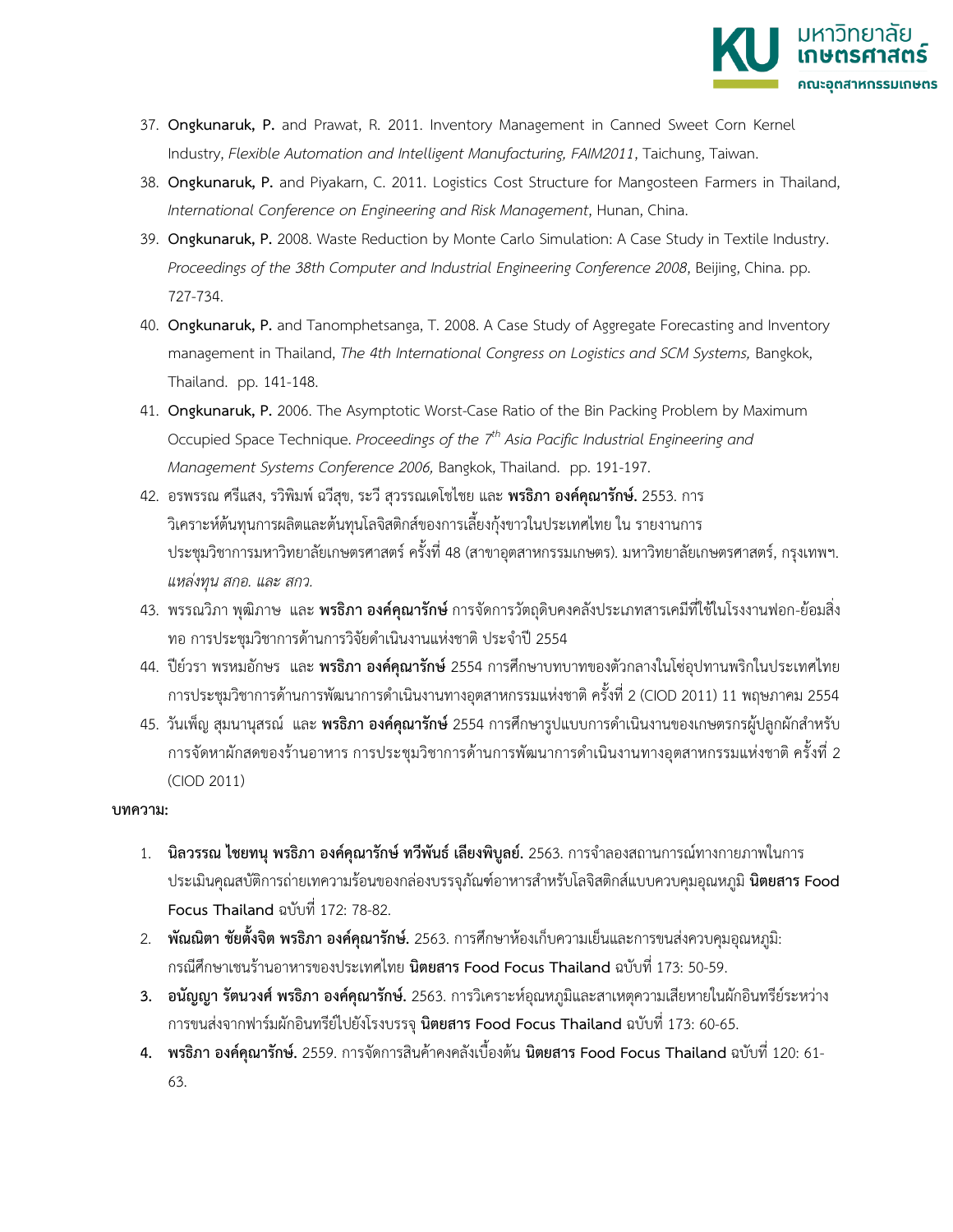

- **5. พรธิภา องค์คุณารักษ์.** 2558. การผสมน้ำนมดิบสำหรับศูนย์รวบรวมน้ำนมดิบ **นิตยสาร Food Focus Thailand** ฉบับที่ 117: 55-58.
- 6. **พรธิภา องค์คุณารักษ์.** 2553. จุดคอขวดนั้นสำคัญไฉน วารสาร For Quality Volume 16, No. 149, pp. 40-43.
- **7. พรธิภา องค์คุณารักษ์.** 2552. เรื่องของมังคุดที่คุณควรรู้วารสาร For Quality Volume 16, No. 142, pp. 58-60.
- **8. พรธิภา องค์คุณารักษ์.** 2552. การจัดการโซ่อุปทานสำหรับอุตสาหกรรมเกษตร วารสาร For Quality Volume 16, No. 143, pp. 58-61.
- 9. **พรธิภา องค์คุณารักษ์.** 2552. ตามไปดูกลยุทธ์การจัดการในปักกิ่ง วารสาร For Quality Volume 15, No. 137, pp. 123-126.
- **10. พรธิภา องค์คุณารักษ์.** 2551. การสอดแทรกคุณธรรมและจริยธรรมในการสอน ใน เราช่วยกันทำ รวมพลัง สร้างสรรค์สัมคมไทย คณะกรรมการดำเนินกิจกรรมการสอนที่มุ่งเน้น"ความรู้คู่คุณธรรม" และการสอดแทรกจริยธรรมใน การสอนของเครือข่ายสถาบันอุดมศึกษาเขตภาคกลาง เพื่อพัฒนาบัณฑิตอุดมคติไทย
- 11. **พรธิภา องค์คุณารักษ์.** 2551. กลยุทธ์ที่ควรรู้ก่อนการลงทุน คอลัมน์ Supply Chain Management. SME Inspired. Volume 2. No. 2
- 12. **พรธิภา องค์คุณารักษ์.** 2551. การจัดการโซ่อุปทานแบบยั่งยืน คอลัมน์ Supply Chain Management. SME Inspired. Volume 2. No. 4
- 13. **พรธิภา องค์คุณารักษ์.** 2551. บทสรุปแผนการผลิต คอลัมน์ L&S HUB หนังสือพิมพ์ประชาชาติธุรกิจฉบับวันที่ 28-30 เมษายน และ1-4 พฤษภาคม
- **14. พรธิภา องค์คุณารักษ์.** 2551. การช็อปแบบมีหลักการของ SCM คอลัมน์ L&S HUB หนังสือพิมพ์ประชาชาติธุรกิจฉบับ วันที่ 17-19 เมษายน **2007**
- 15. 10 ปมลับธุรกิจค้าปลีก ที่ไม่อยากให้ลูกค้ารับรู้คอลัมน์ L&S HUB หนังสือพิมพ์ประชาชาติธุรกิจฉบับ วันที่ 15-17 และ 18-21 ตุลาคม

#### **หนังสือ/บทในหนังสือ:**

- 1. **พรธิภา องค์คุณารักษ์**2564. กรณีศึกษา 4.0 เพื่อการแก้ปัญหาในอุตสาหกรรมเกษตร ฉบับปรับปรุง เดอะวันพริ้นติ้ง 358 น.
- 2. **พรธิภา องค์คุณารักษ์**2561. กรณีศึกษา 4.0 เพื่อการแก้ปัญหาในอุตสาหกรรมเกษตร หจก. เทพเพ็ญวานิสย์
- 3. **พรธิภา องค์คุณารักษ์**และจรัส ปทุมนากุล 2562 Technology Roadmap ของอุตสาหกรรมข้าวไทย ข้าวหอมมะลิ สำนักงานคณะกรรมการนโยบายวิทยาศาสตร์ เทคโนโลยีและนวัตกรรมแห่งชาติ (สวทน.)
- 4. **พรธิภา องค์คุณารักษ์**2560. กรณีศึกษา การผลิตข้าวหอมอินทรีย์วิสาหกิจชุมชนและบริษัทที่มีการบูรณาการในแนวดิ่ง ในหนังสือข้าวหอมมะลิ ห้อมหอม คงความหอมข้าวหอมมะลิไทยตลอดห่วงโซ่ สถาบันวิจัยและพัฒนาแห่ง มหาวิทยาลัยเกษตรศาสตร์
- 5. อนันญา รัตนวงศ์ และ **พรธิภา องค์คุณารักษ์** 2561. แบบจำลองช่วยตัดสินใจการวางแผนใช้พื้นที่เพาะปลูก KU สร้างสรรค์ข้าวไทย ศาสตร์แห่งแผ่นดิน เพื่อความกินดีอยู่ดี สถาบันวิจัยและพัฒนาแห่งมหาวิทยาลัยเกษตรศาสตร์